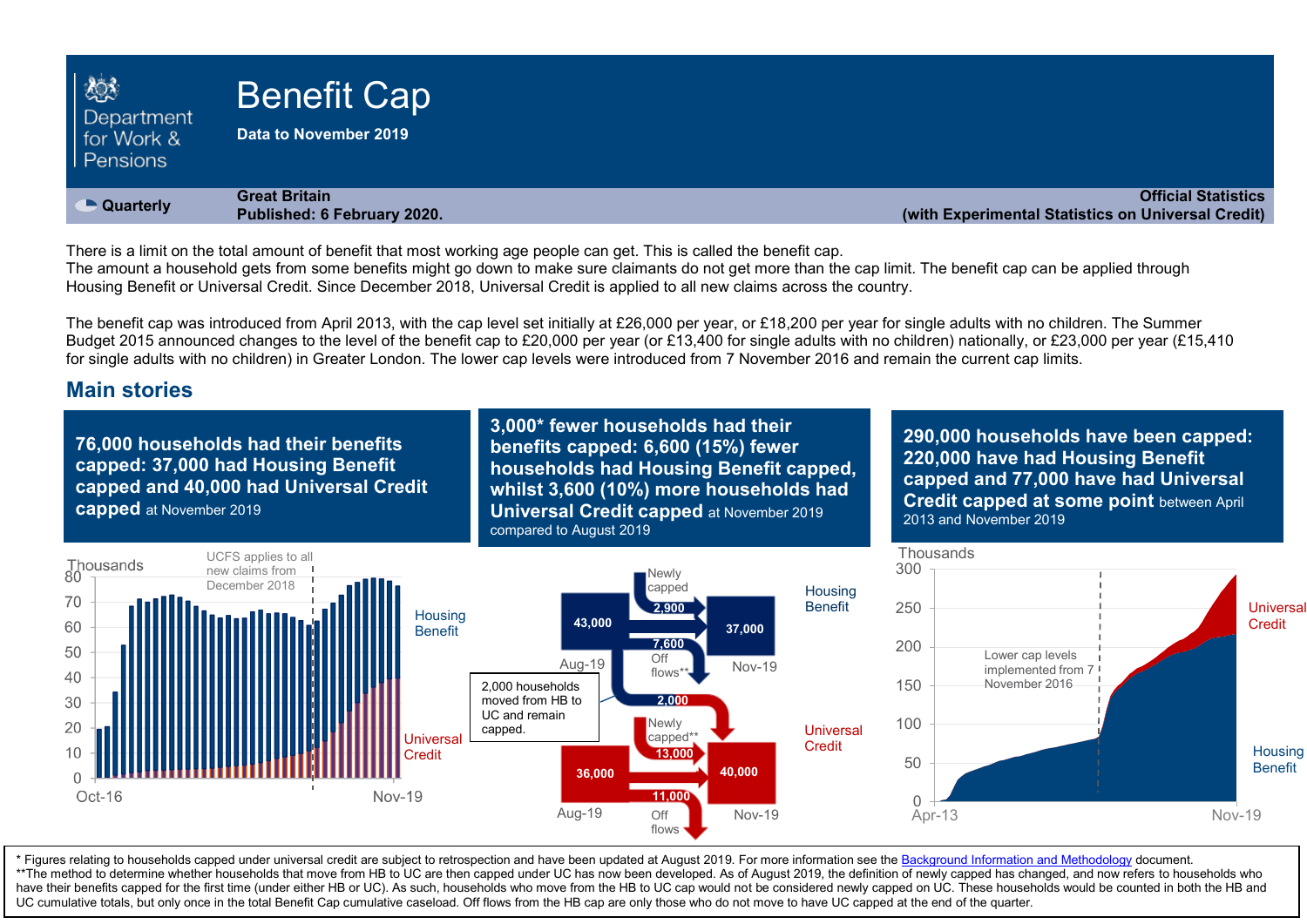# **At a glance**

| The number of capped households has<br>increased                                                                                        | 3  |  |  |
|-----------------------------------------------------------------------------------------------------------------------------------------|----|--|--|
|                                                                                                                                         |    |  |  |
| The proportion of HB claiming households<br>capped is highest in London                                                                 | 4  |  |  |
|                                                                                                                                         |    |  |  |
| 80% of capped households have their<br>Housing Benefit capped because of the<br>introduction of lower cap levels                        | 5  |  |  |
|                                                                                                                                         |    |  |  |
| Most capped households include children                                                                                                 | 6  |  |  |
|                                                                                                                                         |    |  |  |
| Average weekly cap amounts for HB and UC                                                                                                | 8  |  |  |
|                                                                                                                                         |    |  |  |
| 210,000 households no longer have their<br>benefits capped                                                                              | 10 |  |  |
|                                                                                                                                         |    |  |  |
| Off flow outcomes for households no longer<br>capped                                                                                    | 11 |  |  |
|                                                                                                                                         |    |  |  |
| Lead Statistician: Yolanda Ruiz Rodriguez<br>والمرواد والمستحيل والمستحل المتحدث والمتحلف والمستحلف والمستحل والمستحل والمستحل والمستحل |    |  |  |

[yolanda.ruizrodriguez@dwp.gov.uk](mailto:yolanda.ruizrodriguez@dwp.gov.uk)

**Produced by:** Charlotte Stubbs

[Charlotte.stubbs@dwp.gov.uk](mailto:Charlotte.stubbs@dwp.gov.uk)

**DWP Press Office:** 0203 267 5144

Comments? Feedback is welcome

Published: 6 February 2020

Next edition on: 7 May 2020

# **What you need to know**

Page

**What is the benefit cap?**

The [benefit cap](https://www.gov.uk/benefit-cap) is a limit on the total amount of benefit that most working age people can get.

This report contains official and experimental statistics on households that have had their benefits capped from when the cap was introduced, in April 2013, to November 2019.

### The cap applies to:

- the combined income from benefits including:
	- $\circ$  Jobseeker's Allowance, Income Support, and Employment and Support Allowance (except when the Support Component is in payment);
	- o Housing Benefit;
	- o Child Benefit and Child Tax Credit;
	- o other benefits such as Incapacity Benefit and Bereavement Allowance;
	- o Universal Credit.

The benefit cap can be applied by reducing the amount of Housing Benefit (HB) or Universal Credit (UC) that a household receives, so their total benefits no longer add up to more than the cap level. Detail of the cap levels is available here.

This release includes statistics on the number of households that have had their benefits capped, including a cumulative caseload and off-flows from the cap. From August 2019 we publish statistics on children in UC capped households. We are also able to identify whether households who move from HB to UC then have their UC capped. As set out in the [response to the consultation on UC statistics,](https://www.gov.uk/government/publications/universal-credit-statistics-background-information/universal-credit-statistics-release-strategy) we plan to publish fuller statistics on UC capped households in the future.

## **How is it measured?**

The main source of data on households that have had their HB capped is [the Single Housing Benefit Extract](#page-13-0)  [\(SHBE\),](#page-13-0) which is taken from Local Authority computer systems.

Data on households that have had their UC capped is taken from the [DWP UC Official Statistics database.](#page-13-1) This is compiled using data from systems within local offices and records of UC benefit payments made by DWP. UC data is returned on a particular count date each month. UC statistics refer to UC Full Service (UCFS) only.

This report contains 5 measures:

- For capped households:
	- **Point-in-time caseload** counts the number of capped households each month.
	- **Cumulative caseload** counts the overall number of households that have ever been capped from the introduction of the benefit cap to the latest month. For UC this is from October 2016 to the latest month.
	- **Off-flows** are the number of previously capped households no longer capped at the latest month.
	- **On-flows** are the number of households that have their HB or UC capped for the first time each month.
	- **Newly capped** are the number of households that have their benefits capped for the very first time. This excludes on flows to the UC cap who were previously capped under HB.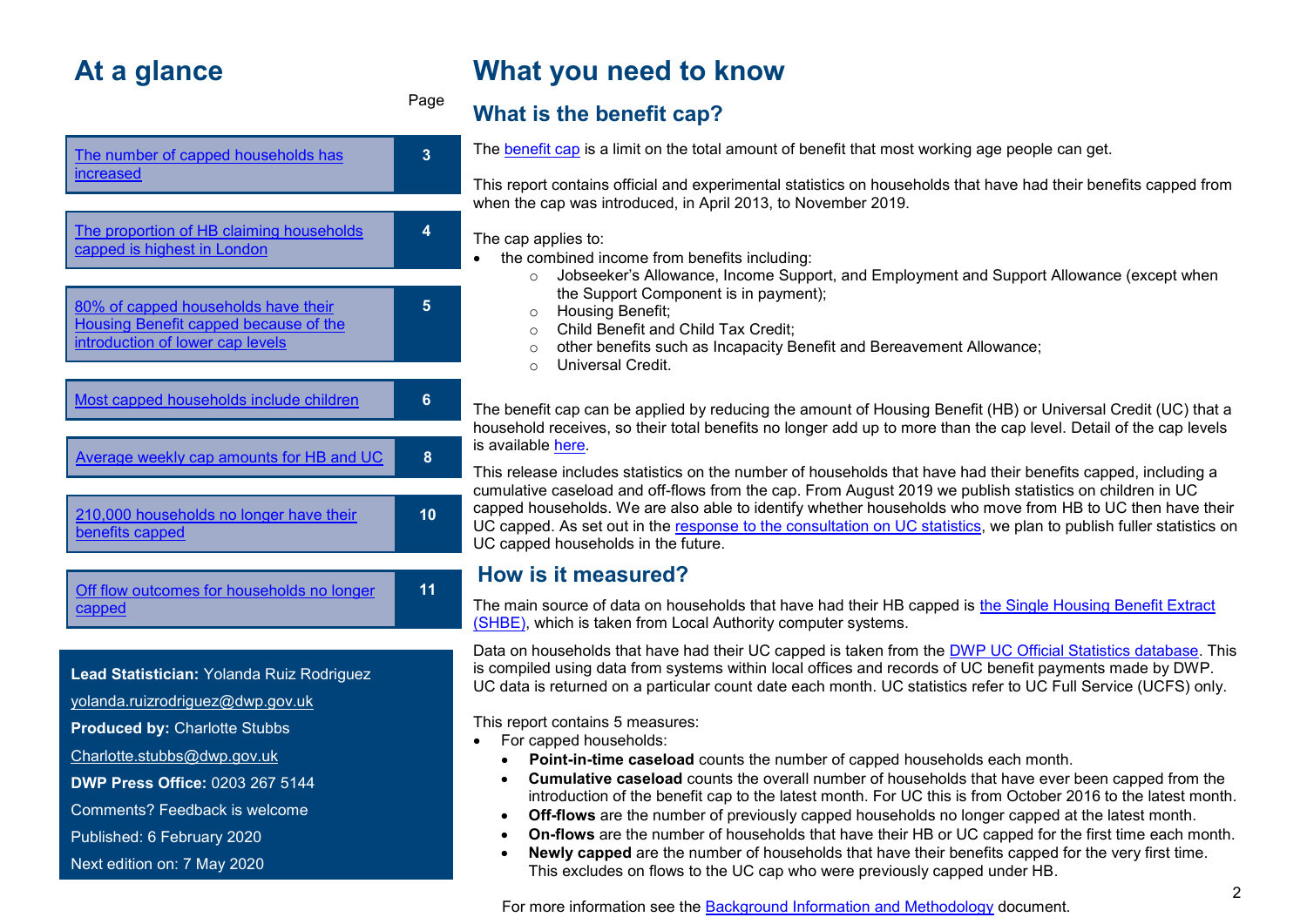# **How many households have their benefits capped? Experimental Statistics**

### <span id="page-2-0"></span>**The number of capped households went up this quarter**

#### **Capped households at each month, April 2013 to November 2019**



## **16,000 households newly capped in the last quarter**

# **Newly capped households at each month, April 2013 to November 2019**



76,000 households had their benefits capped at November 2019, a decrease of 4%, or 3,000 households, on the previous quarter (August 2019)\*. This is the first time the number of capped households has fallen since the roll out of UCFS. The decrease is due to the slowing rate of households capped under UC alongside the decrease in the of the number of households capped under HB.

For the first time the number of households capped under UC has exceeded those capped under HB. UC was introduced in 2013 and started originally with Live Service (UCLS). From October 2016, UCFS was introduced with UCLS gradually being phased out. These statistics refer only to those capped under UCFS.

Lower cap levels were rolled-out across Great Britain from 7 November 2016 to 20 January 2017 and first applied directly to all households that already had their benefits capped.

See **[Data table 3](https://www.gov.uk/government/statistics/benefit-cap-number-of-households-capped-to-november-2019)**, **[Data table 11](https://www.gov.uk/government/statistics/benefit-cap-number-of-households-capped-to-november-2019)** or **[Stat-Xplore](https://stat-xplore.dwp.gov.uk/webapi/jsf/login.xhtml)** for full data.

16,000 households had their benefits capped for the first time this quarter (September 2019 to November 2019).

This is 2,300 households fewer than last quarter (June 2019 to August 2019), when 18,000 households had their benefits capped for the first time\*.

The number of households having their HB capped for the first time peaked in January 2017, when the roll-out of the lower cap levels was completed.

The method to determine whether households that move from HB to UC are then capped under UC has now been developed. Due to this, as of August 2019, the definition of newly capped has changed, and now refers to households who have their benefits capped for the first time. As such, households who move from the HB to UC cap would not be considered newly capped on UC.

\*Figures relating to households capped under universal credit are subject to retrospection and have been updated at November 2019. For more information see the [Background Information and Methodology](https://www.gov.uk/government/publications/benefit-cap-statistics-background-information-and-methodology) document. Due to data quality and reporting it is not possible to produce robust experimental statistics on the number of households that were capped under Universal Credit Live Service.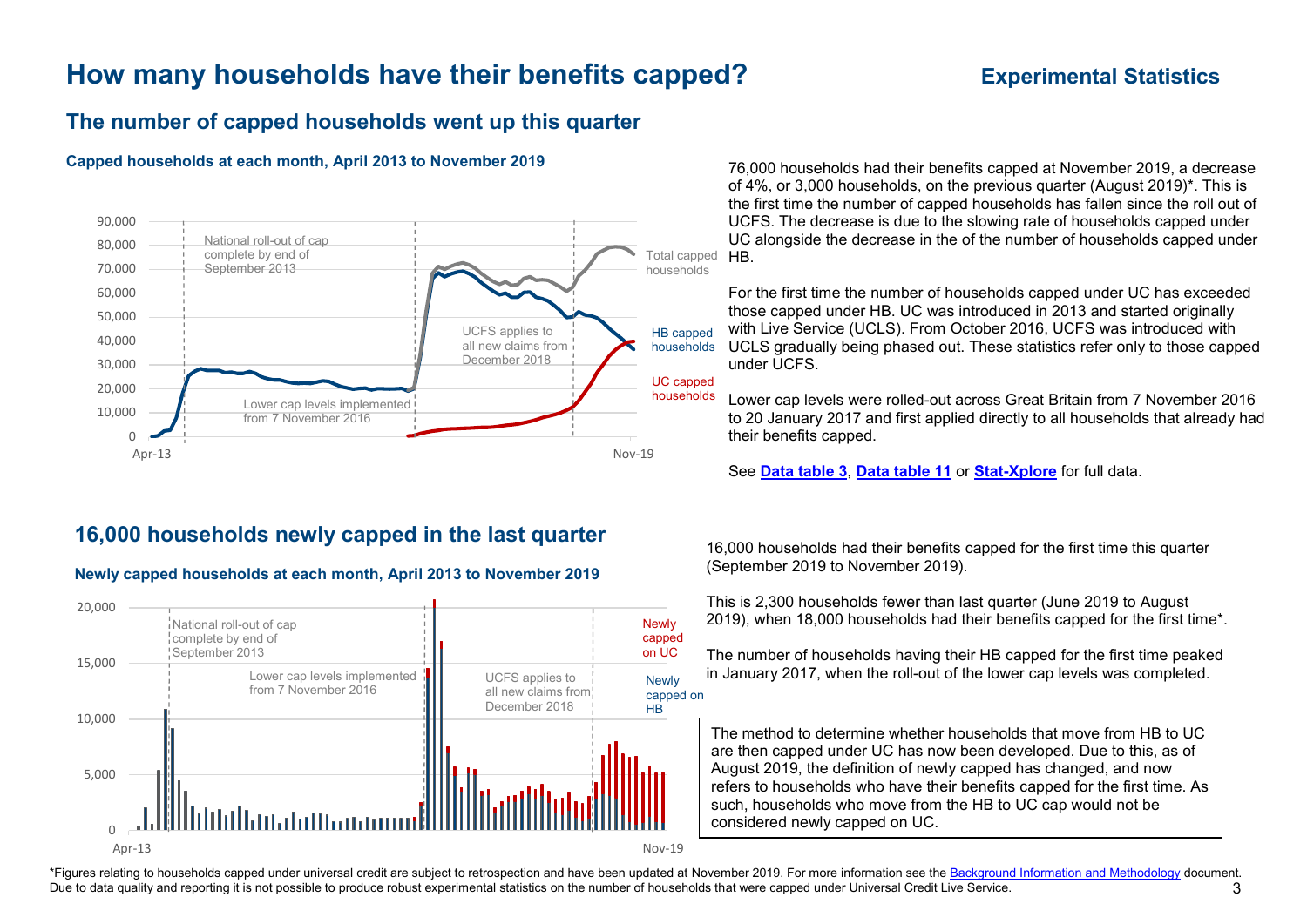# <span id="page-3-0"></span>**The proportion of benefit claiming households capped <b>Experimental statistics**

# **London has the highest proportion of households capped for Housing Benefit and Universal Credit** at August 2019



Housing Benefit and Universal Credit statistics are based on different geographies. It is important to note the distinction between residence-based (for UC) and administration-based (for HB) geographies, which are not always directly comparable. See the [Background Information and Methodology](https://www.gov.uk/government/publications/benefit-cap-statistics-background-information-and-methodology)  [document](https://www.gov.uk/government/publications/benefit-cap-statistics-background-information-and-methodology) for more information.

The map on the left shows the proportion of Housing Benefit claiming households who have their benefits capped.

London has the highest proportion of Housing Benefit households affected by the benefit cap, at 1.6% at August 2019. At August 2019, Scotland is the region with the lowest proportion of HB households capped at 0.7%.

The map on the right shows the proportion of Universal Credit claiming households who have their benefits capped.

Excluding unknown regions, London has the highest proportion of Universal Credit households affected by the benefit cap, at 3.3% at August 2019. Of the 10 Local Authorities (LAs) with the highest proportion of UC households having their benefits capped, 6 of them are in the London region.

November 2019 caseload data for households claiming Housing Benefit and Universal Credit was not available at the time of publishing. These statistics therefore refer to **August 2019** (the latest available caseload date).

# **Where you live**

Find more statistics about households that have had their benefits capped in your LA on our **[interactive map](http://dwp-stats.maps.arcgis.com/apps/Viewer/index.html?appid=9cfbe6a929db475587f8829cbc4bf1e5)**, which is updated on a yearly basis. Key statistics for a LA can be viewed by clicking the relevant area of the map.

For further information on supported browsers, please visit the following website:<http://doc.arcgis.com/en/arcgis-online/reference/browsers.htm>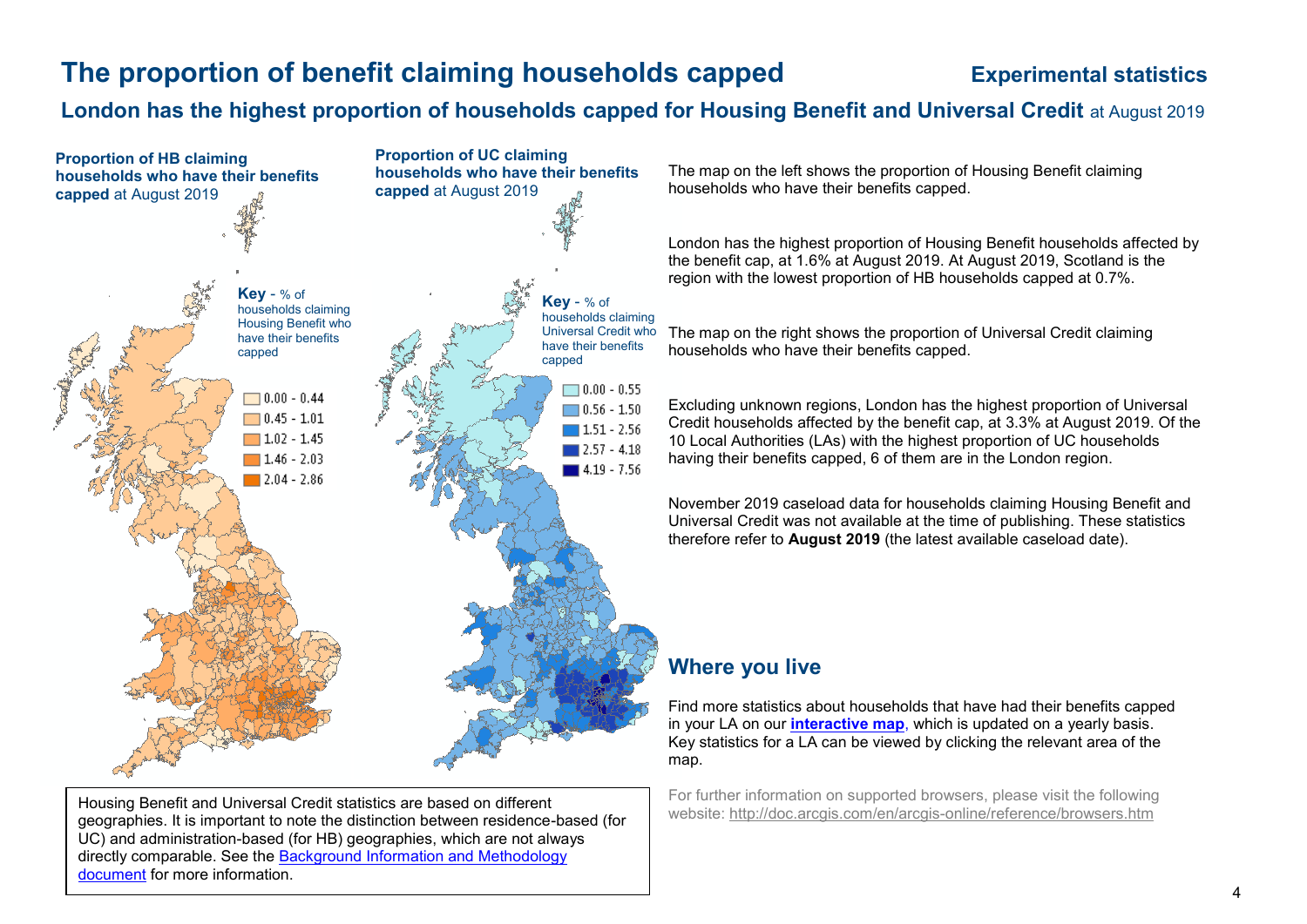# <span id="page-4-0"></span>**Households capped only due to lower cap levels <b>Experimental statistics**

### **80% of capped households have their Housing Benefit and 84% have had their Universal Credit capped due to the introduction of lower cap levels**



Housing Benefit and Universal Credit statistics are based on different geographies. It is important to note the distinction between residence-based (for UC) and administration-based (for HB) geographies, which are not always directly comparable. See the [Background Information and](https://www.gov.uk/government/publications/benefit-cap-statistics-background-information-and-methodology)  [Methodology document](https://www.gov.uk/government/publications/benefit-cap-statistics-background-information-and-methodology) for more information.

The benefit cap was introduced from April 2013. The Summer Budget 2015 announced changes to the level of the benefit cap and the [different cap levels](https://www.gov.uk/benefit-cap/benefit-cap-amounts)  [for households inside and outside Greater London were introduced](https://www.gov.uk/benefit-cap/benefit-cap-amounts) from 7 November 2016 and remain the current cap limits.

The maps show the percentage of HB and UC capped households that had their benefits capped only because of the introduction of lower cap levels by Local Authority (LA), at November 2019. The darker the LA on the map the higher the percentage of capped households capped only because of the lower cap levels.

Across Great Britain 80% (29,000) of HB households capped at November 2019 were capped only because of the introduction of the lower cap levels.

See **[Data table 7](https://www.gov.uk/government/statistics/benefit-cap-number-of-households-capped-to-november-2019)** for full data on the number of HB households capped because of the lower cap levels.

Universal Credit was introduced in 2013. The expansion of Universal Credit across the country began in May 2016, and roll out was completed in 2018. At November 2019, 84% (34,000) of UC households were capped only because of the lower cap levels.

See **[Data table 14](https://www.gov.uk/government/statistics/benefit-cap-number-of-households-capped-to-https:/www.gov.uk/government/statistics/benefit-cap-number-of-households-capped-to-https:/www.gov.uk/government/statistics/benefit-cap-number-of-households-capped-to-november-2019)** for full data on the number of HB households capped because of the lower cap levels.

### **Where you live**

Find more statistics about households that have had their HB capped in your LA on our **[interactive map](http://dwp-stats.maps.arcgis.com/apps/Viewer/index.html?appid=9cfbe6a929db475587f8829cbc4bf1e5)**, which is updated on a yearly basis. Key statistics for a LA can be viewed by clicking the relevant area of the map. For further information on supported browsers, please visit the following website:<http://doc.arcgis.com/en/arcgis-online/reference/browsers.htm>

that were capped under Universal Credit Live Service. The roll out of Full Service is complete, with all Live Service cases having now moved across to Full Service. Universal Credit Full Service has been available in 5 Figures for Universal Credit capped households relate to Universal Credit Full Service only. Due to data quality and reporting it is not possible to produce robust experimental statistics on the number of households every Jobcentre across the country since December 2018.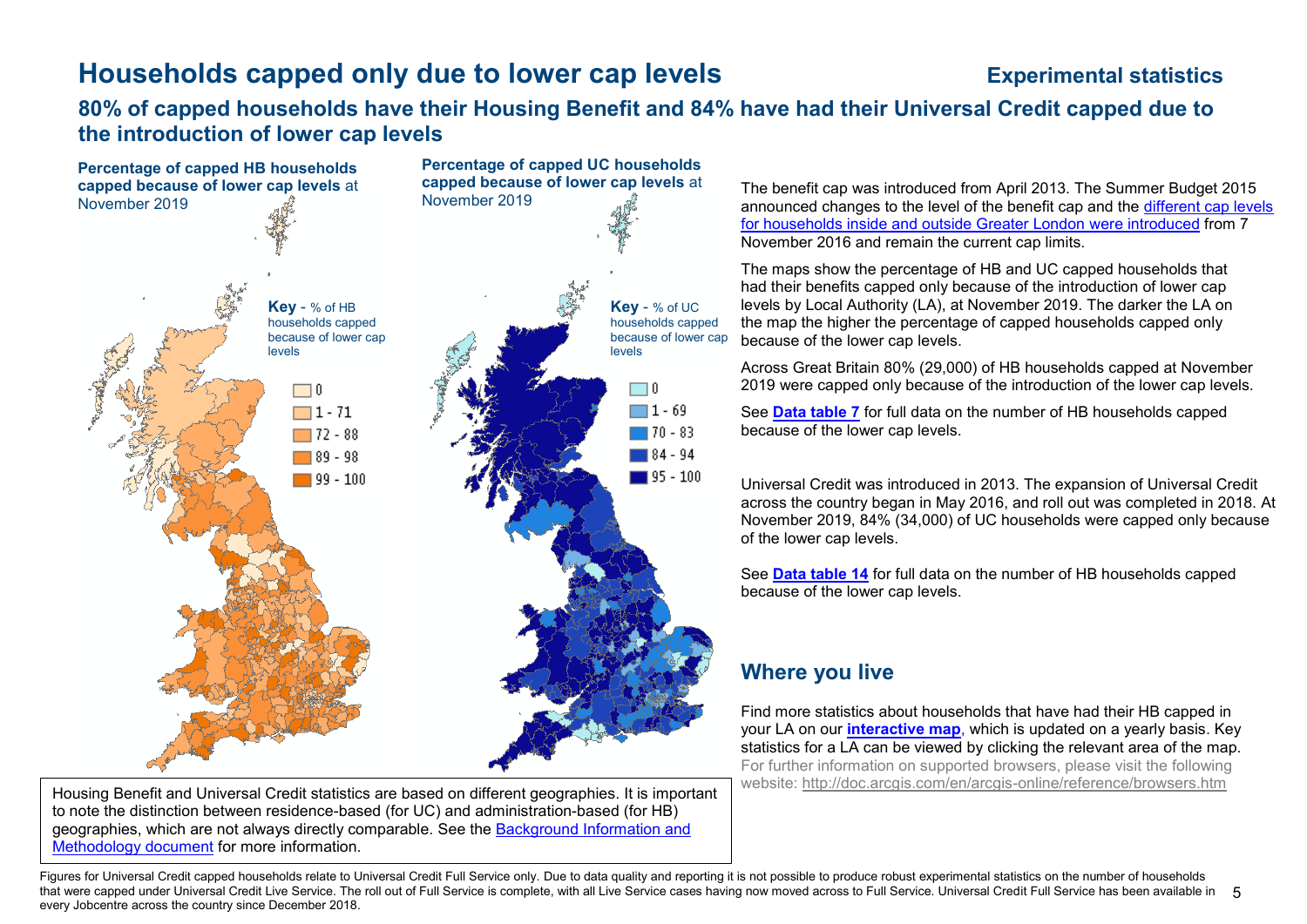# **The family make-up of capped households Experimental statistics**

# **7 in 10 households that have their benefits capped are single-parent families**

### **Percentage of capped households by family type, at November 2019** 72% (55,000) of households that had their benefits capped at November 2019 are



### <span id="page-5-0"></span>**Most capped households include children**

**Percentage of capped households by number of children, at November 2019**



single-parent families.

66% (36,000) of single-parent capped households have at least one child aged under 5 years, including 23% (13,000) with a child aged under 2 years at November 2019.

### **Single-parent capped households by age of youngest child, at November 2019**



November 2019, 93% (71,000) of households that had their benefits capped include children, with the figure at 94% (34,000) for Housing Benefit, and 92% (37,000) for Universal Credit. Of those capped households including children, 89% (63,000) had between 1 and 4 children and 10% (6,800) had 5 or more children. A new methodology to determine the number of children was developed in February. Prior to this there was no way to identify households who had no children and those with an unknown number of children. Therefore, figures for these are not comparable with previous releases.

Child Benefit and Child Tax Credits are both in scope for the Housing Benefit cap, so households in receipt of these benefits are more likely to exceed the cap limit and be capped.

See **[Data table 2](https://www.gov.uk/government/statistics/benefit-cap-number-of-households-capped-to-https:/www.gov.uk/government/statistics/benefit-cap-number-of-households-capped-to-november-2019)**, **[Data table 9](https://www.gov.uk/government/statistics/benefit-cap-number-of-households-capped-to-november-2019)**, **[Data table 17](https://www.gov.uk/government/statistics/benefit-cap-number-of-households-capped-to-november-2019)** or **[Stat-Xplore](https://stat-xplore.dwp.gov.uk/webapi/jsf/login.xhtml)** for full data on the family make-up of capped households. See **[Data table 5](https://www.gov.uk/government/statistics/benefit-cap-number-of-households-capped-to-november-2019)** or **[Data table 15](https://www.gov.uk/government/statistics/benefit-cap-number-of-households-capped-to-november-2019)** for full data on the age of youngest child by family type at November 2019. **[Data table 8](https://www.gov.uk/government/statistics/benefit-cap-number-of-households-capped-to-november-2019)** includes data on the cumulative HB cap caseload by family type and age of youngest child.

These statistics were originally developed to inform Judicial Reviews in relation to the benefit cap, and its application to lone parents with children under 2, and children under 5. More information can be found on page 15 unde[r Benefit Cap Judicial Reviews.](#page-14-0) Figures on children in Universal Credit capped households are experimental, and relate to Full Service capped households only. **Statistics on children in UC households are not currently available**. More information can be found in the [Background Information and Methodology.](https://www.gov.uk/government/publications/benefit-cap-statistics-background-information-and-methodology)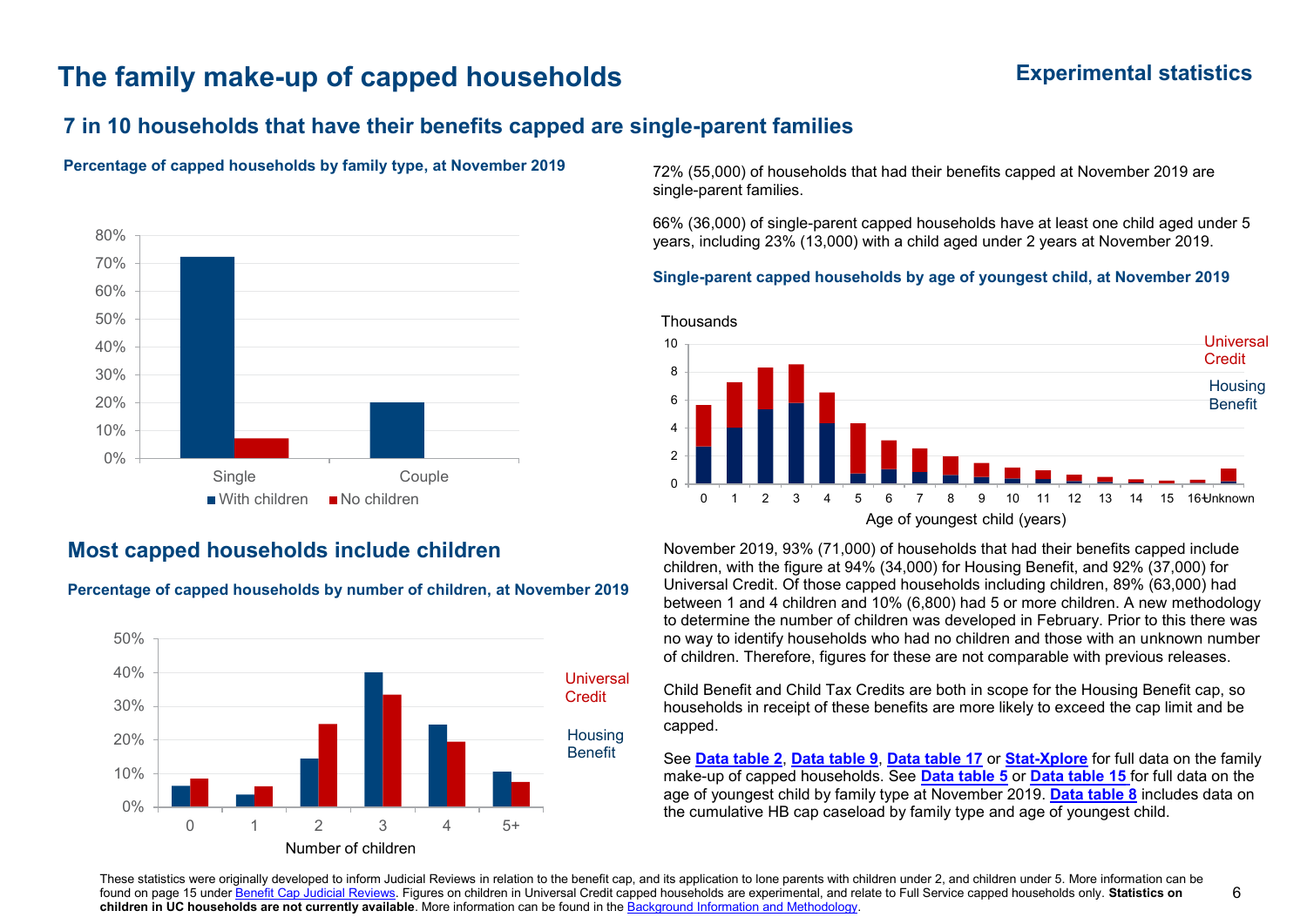# **Capped Housing Benefit households claim a range of benefits <b>Same Capped Housing Benefit households claim a range of benefits Capped Montage Servers**

## **Capped households by benefit take-up, at November 2019**

(Housing Benefit only)



At November 2019:

- 15% (5,500) of capped households were claiming Jobseeker's Allowance.
- $\bullet$  11% (4,100) were claiming Employment and Support Allowance (Assessment Stage and Work-Related Activity Group only).
- 56% (21,000) were claiming Income Support.
- 89% (33,000) were claiming Child Tax Credits.
- $\bullet$  1% (540) were claiming Housing Benefit only from the following benefits in-scope for the cap: Housing Benefit, Jobseeker's Allowance, Income Support, Incapacity Benefit, Employment and Support Allowance, Bereavement Allowance, Child Benefit and Child///////////////////////////////////////////////////////////////////////////////////////////////////////////////////////////////// Tax Credit.

See **[Data table 6](https://www.gov.uk/government/statistics/benefit-cap-number-of-households-capped-to-november-2019)** for full data.

#### **More information**

Capped households can be in receipt of multiple benefits and therefore percentages for households in receipt of each benefit do not sum to 100%. More information on benefits that are in-scope for the benefit cap and those that are exempt can be found in the [Background Information](https://www.gov.uk/government/publications/benefit-cap-statistics-background-information-and-methodology) and Methodology document.

Analysis is based on benefit claims by the lead claimant in a household, and where applicable, their partner.

Equivalent information is not available for Universal Credit as Universal Credit replaces multiple benefits with just one.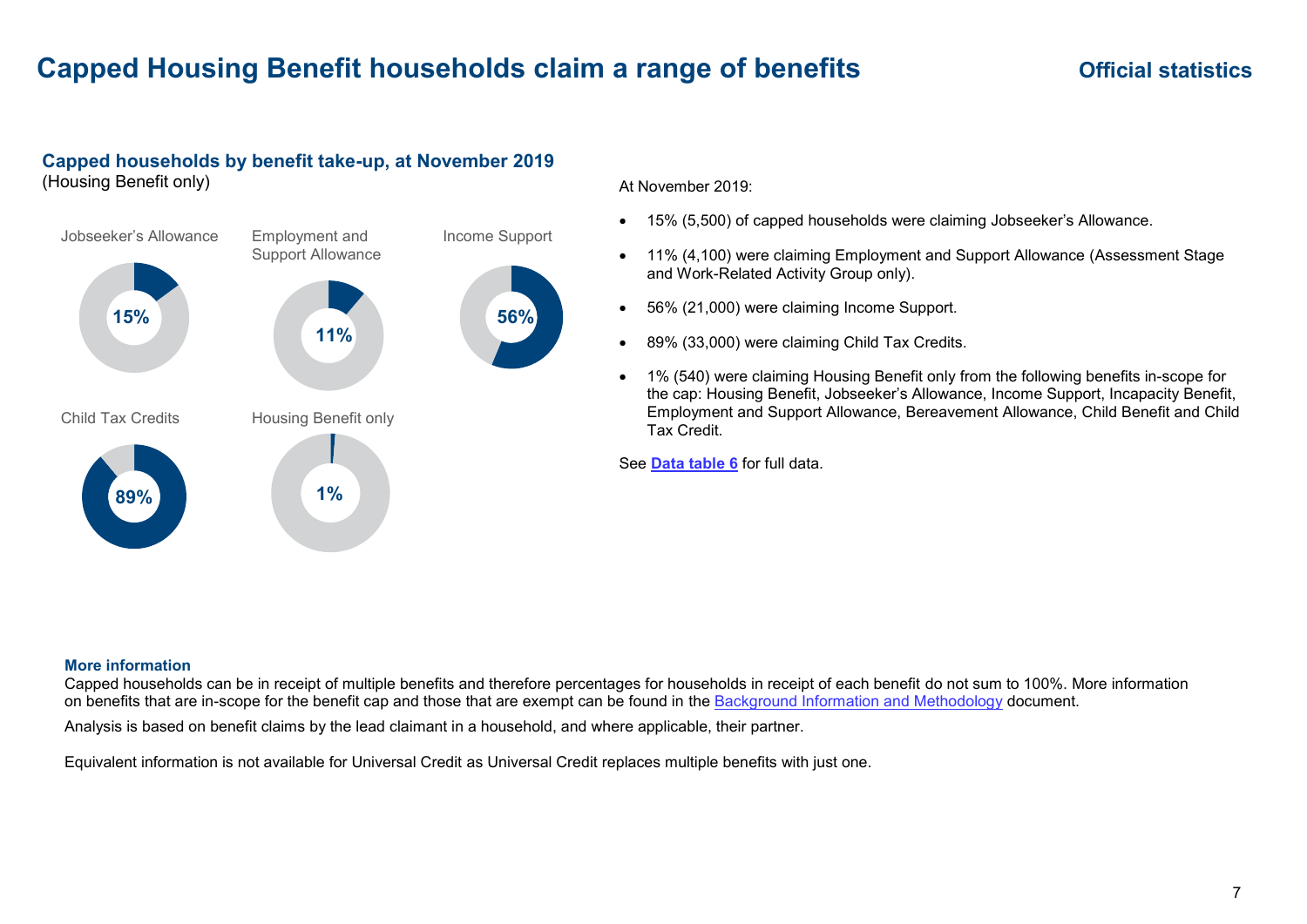# **The financial impact of being capped**

Unlike legacy benefits, Universal Credit is assessed and paid monthly and it is calculated based on the household circumstances. The benefit cap is applied to the full Universal Credit award and not just to housing costs. For these statistics, a weekly cap equivalent has been calculated for Universal Credit households. Details of the method used to create a UC weekly cap amount can be found in the Background Information [and Methodology document.](https://www.gov.uk/government/publications/benefit-cap-statistics-background-information-and-methodology)

## **Households had their benefits capped by an average of £51 a week**



<span id="page-7-0"></span>**Average weekly amount of benefit capped by family type (in £), at November 2019**

The difference in average cap amounts across the two benefits may be affected by the differences in their caseload compositions. The Universal Credit cap caseload contains a larger proportion of single people and smaller families, affecting the average amount that households are capped.

The average amount that Housing Benefit is capped by at November 2019 is £51. The average weekly equivalent that Universal Credit is capped by at November 2019 is £51.

The average weekly amount of benefits capped refers to the mean amount. More information can be found in the Background and Methodology document.

At November 2019, the average weekly amount of benefit capped was £52 for households which contain children. For single parent households the average weekly cap amount was £50 for those claiming Housing Benefit, and £49 for those claiming Universal Credit. For couples with children the average weekly cap is £62, at November 2019, £59 for those claiming Housing Benefit and £63 for those claiming Universal Credit.

For full data, including by Region and Local Authority, see [Stat Xplore.](https://stat-xplore.dwp.gov.uk/webapi/jsf/login.xhtml)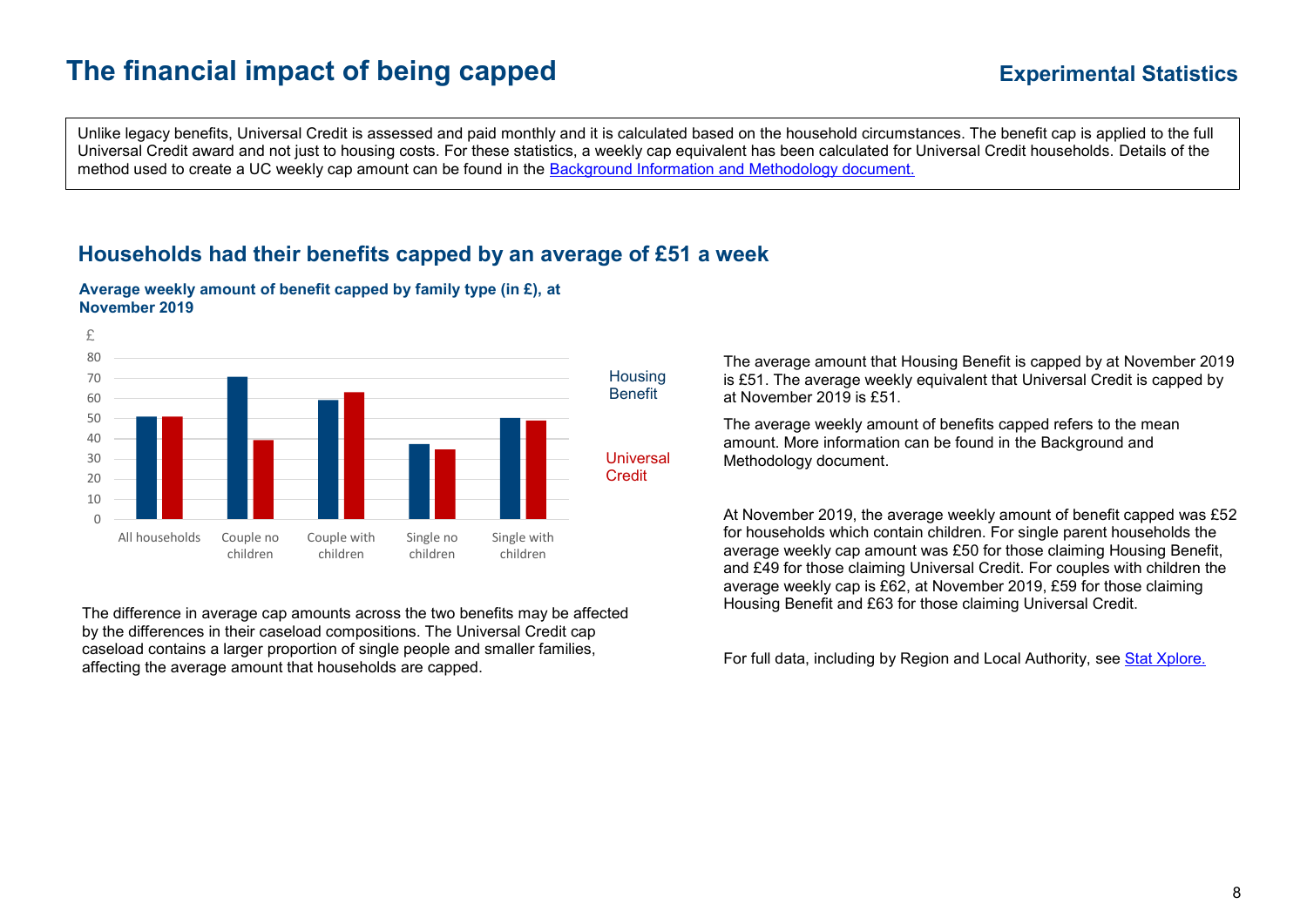# **The financial impact of being capped <b>EXPERIMENT EXPERIMENT EXPERIMENT EXPERIMENT EXPERIMENT EXPERIMENT EXPERIMENT**

## **60% of households had their HB capped by £50 or less a week**

#### **Capped households by weekly amount capped at November 2019**

(Housing Benefit only)



At November 2019, 60% (22,000) of capped households had their Housing Benefit capped by £50 or less a week, with a further 27% (9,900) of households capped by £50 to £100 per week.

1.6% (570) of capped households had their Housing Benefit capped by more than £200 a week at November 2019, including 0.4% (150) capped by more than £300 a week.

From 7 November 2016 cap levels were lowered, and [different cap levels for](https://www.gov.uk/benefit-cap/benefit-cap-amounts)  [households inside and outside Greater](https://www.gov.uk/benefit-cap/benefit-cap-amounts) London were introduced, replacing the single cap level that existed previously.

See **[Data table 2](https://www.gov.uk/government/statistics/benefit-cap-number-of-households-capped-to-november-2019)** or **[Stat-Xplore](https://stat-xplore.dwp.gov.uk/webapi/jsf/login.xhtml)** for full data.

### **62% of households had their UC capped by the equivalent of £50 or less a week**

#### **Capped households by weekly equivalent amount capped at November 2019**



(Universal Credit only)

At November 2019, 62% (25,000) of households that had their Universal Credit capped were capped by the equivalent of £50 or less a week, with a further 24% (9,600) of households capped by the equivalent of £50 to £100 per week.

2.1% (820) of capped households had their Universal Credit capped by the equivalent of £200 or more a week at August 2019, including 0.3% (130) capped by more than £300 a week.

See **[Data table 9](https://www.gov.uk/government/statistics/benefit-cap-number-of-households-capped-to-november-2019)** for full data and more information on how weekly cap amounts were calculated for households that had their Universal Credit capped, as **Universal Credit is paid monthly not weekly**.

Figures for Universal Credit capped households relate to Universal Credit Full Service only. Due to data quality and reporting it is not possible to produce robust experimental statistics on the number of households that were capped under Universal Credit Live Service. The roll out of Full Service is complete, with all Live Service cases having now moved across to Full Service. Universal Credit Full Service has been available in every Jobcentre across the country since December 2018.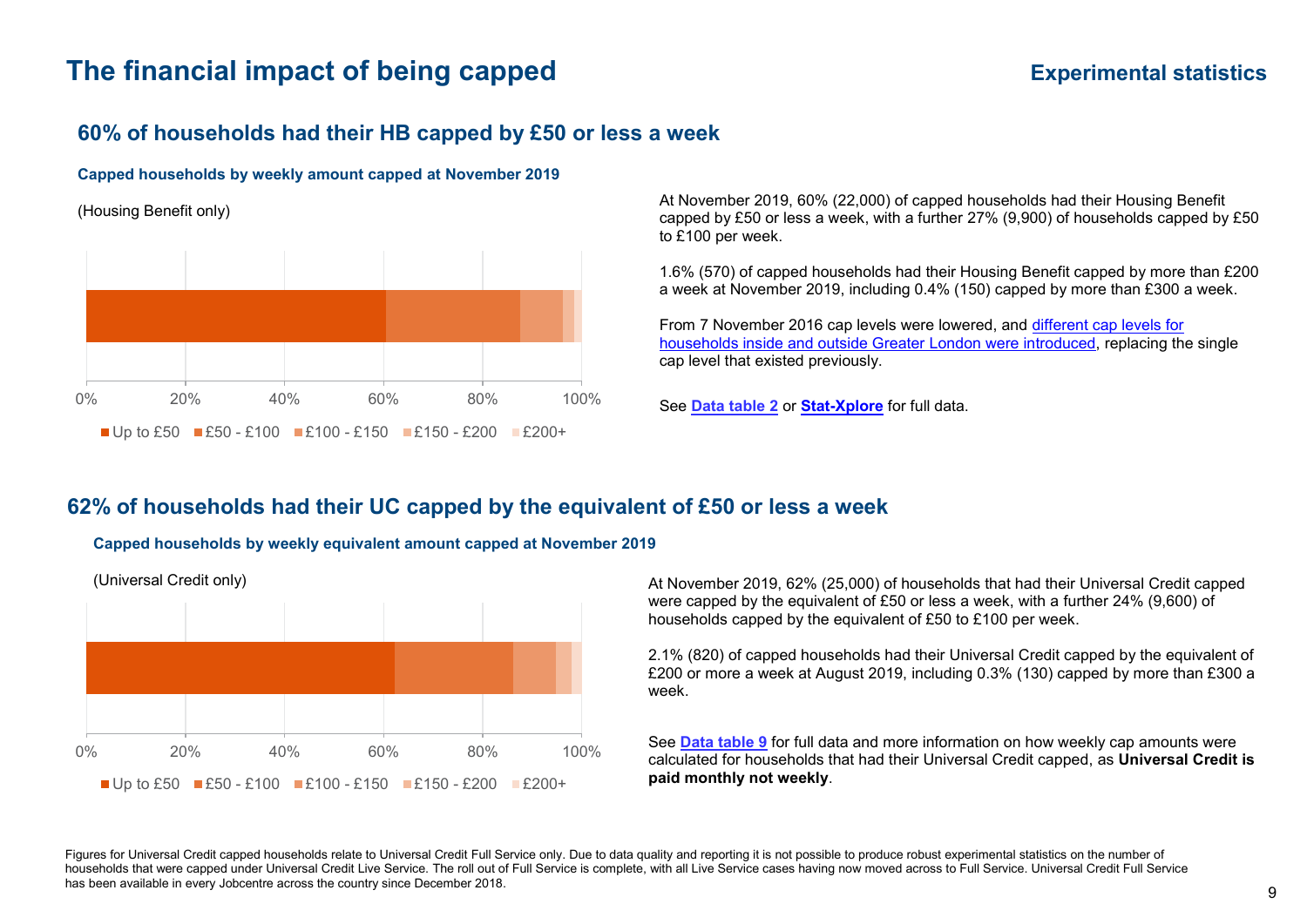# **Moving off the cap: Total off-flows** *Experimental statistics*

## <span id="page-9-0"></span>**210,000 households who had their benefits capped previously are no longer capped at November 2019**



**Total off flows from the benefit cap at each month, by Benefit under which household was last capped, April 2013 to November 2019**

**Benefit cap off-flow outcome statistics for Universal Credit (UC) and Housing Benefit (HB) are not directly comparable as the UC and HB policies are different. Further Universal Credit off-flow statistics are still in development.**

210,000 households who had their benefits capped at some point between 15 April 2013 and October 2019, were no longer capped at November 2019. This is an increase of 18,000 from last quarter, at August 2019.

37,000 (48%) households who once had their Universal Credit capped were no longer capped at November 2019, an increase of 11,000 since last quarter. Of the households who have had their Housing Benefit capped, 180,000 (83%) had left the Housing Benefit cap at November 2019.

#### See **[Data table 4](https://www.gov.uk/government/statistics/benefit-cap-number-of-households-capped-to-november-2019)**, **[Data table 16](https://www.gov.uk/government/statistics/benefit-cap-number-of-households-capped-to-november-2019)** or **[Stat-Xplore](https://stat-xplore.dwp.gov.uk/webapi/jsf/login.xhtml)** for full data.

Off-flow statistics for capped households are not directly comparable with previous statistics, due to developments in the production of the statistics. From 1 August 2019, households whose outcome for leaving the HB cap had been to move to UC are now divided into those who have moved to UC and are capped, and those who are no longer capped under UC. Due to this, total off flow figures do not include households who move from being capped under HB to being capped under UC, although these would count as households leaving the HB cap. In order to be counted as an off flow from the cap a household must no longer be capped on either benefit.

Off flow statistics for UCFS are only available from November 2016, when robust off flow data became available.

Figures for Universal Credit capped households relate to Universal Credit Full Service only. Due to data quality and reporting it is not possible to produce robust experimental statistics on the number of households that were capped under Universal Credit Live Service. The roll out of Full Service is complete, with all Live Service cases having now moved across to Full Service. Universal Credit Full Service has been available in every Jobcentre across the country since December 2018.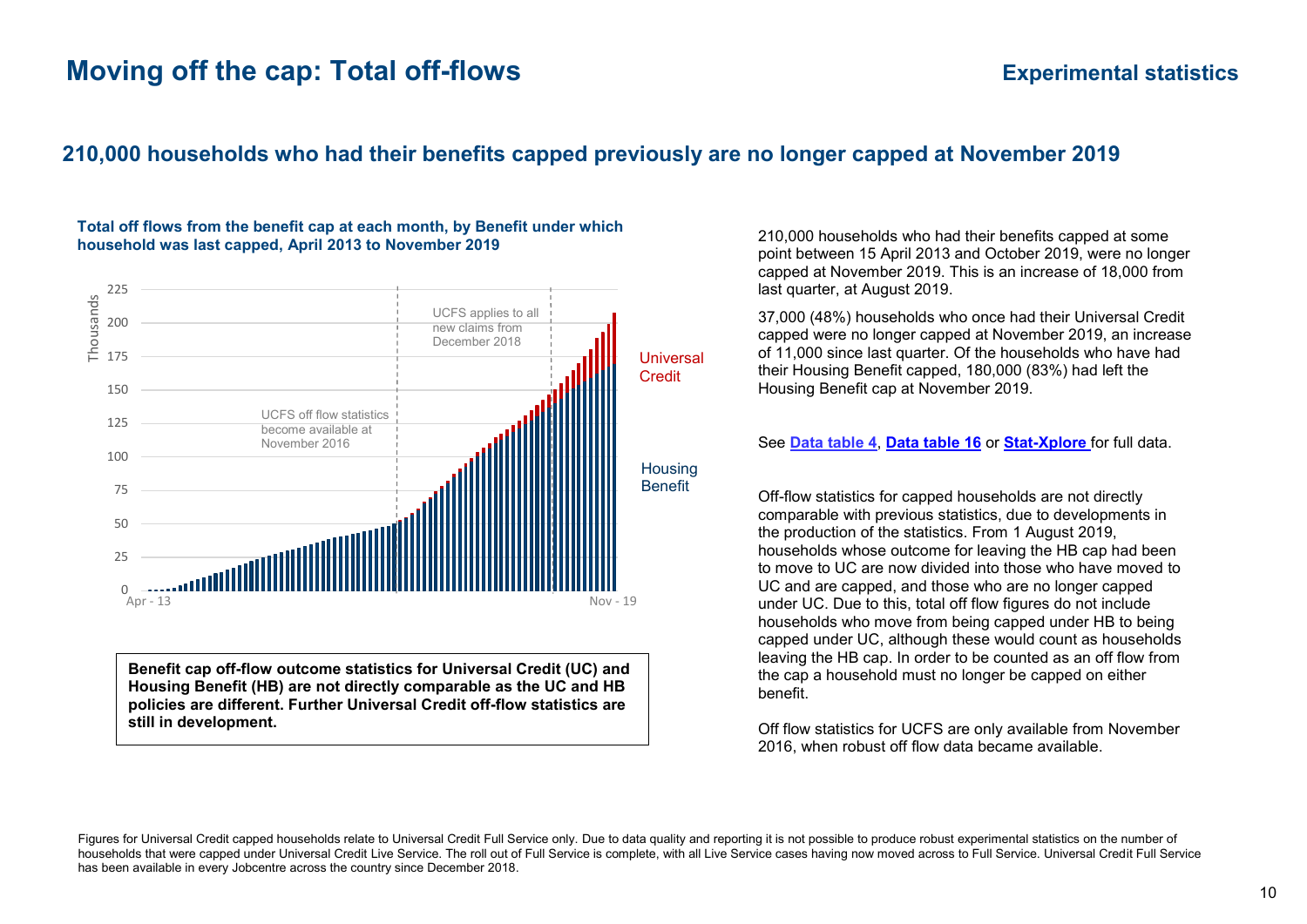# **Moving off the cap: Housing Benefit outcomes Experimental statistics**

## **34% of all households that previously had their Housing Benefit capped moved off the Housing Benefit cap with an open Working Tax Credit claim**

**Off-flows from the cap at November 2019 by household outcome at off-flow** (Housing Benefit only)



83% (180,000) of households that have had their Housing Benefit capped prior to August 2019, no longer have Housing Benefit capped at November 2019. This is an increase of 10,000 households on the previous quarter (August 2019).

Of the 180,000 households that no longer had their Housing Benefit capped at November 2019, 61,000 were exempt with an open Working Tax Credit (WTC) claim at the time they moved off the cap, indicating that they moved into work. This is 34% of those no longer capped.

18,000 (10%) households that no longer had their Housing Benefit capped at November 2019 were no longer claiming Housing Benefit when they moved off the cap but had started to claim Universal Credit (UC). Of these, 7,000 (40%) were no longer capped after moving to UC.

For illustration purposes and consistency with previous releases, we have included households which have flowed from HB on to the UC cap.

### <span id="page-10-0"></span>**Households can flow off the cap for many different reasons and there may be several reasons why a household is no longer capped.**

#### **More Information**

There may be several reasons why a household is no longer capped. These reasons are ranked (as in the chart above) and only the top-most reason that is applicable to each household is counted. More information on how the ranking was developed and is applied is in the [Background Information and Methodology document.](https://www.gov.uk/government/publications/benefit-cap-statistics-background-information-and-methodology)

Off-flow outcomes are shown as at the end of the quarter in which a household moved off the benefit cap, meaning the outcomes are fixed at that point, unless a household is re-capped at a later date. More detail on the way off-flow outcomes are determined is included in the [Background Information and Methodology document.](https://www.gov.uk/government/publications/benefit-cap-statistics-background-information-and-methodology)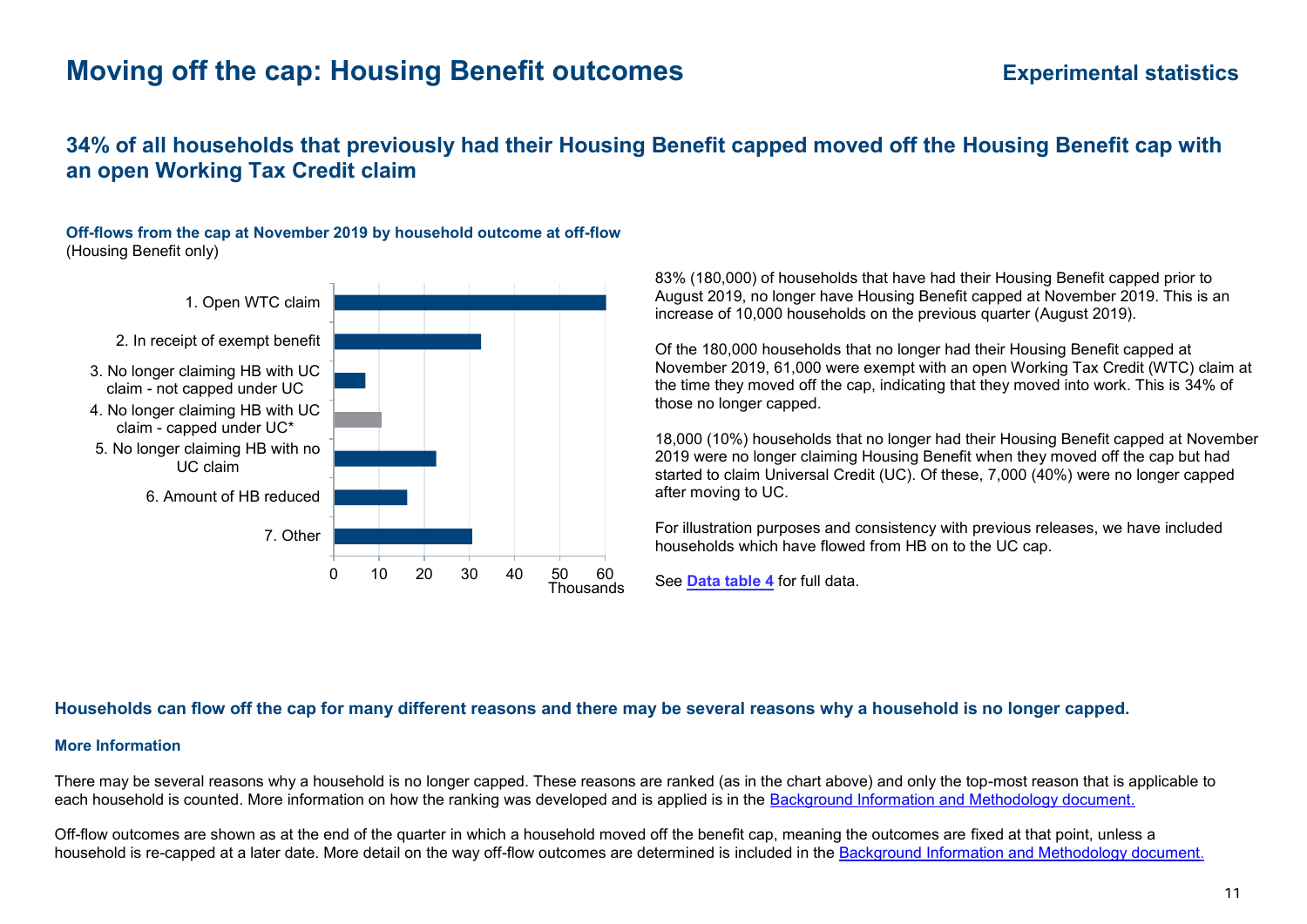# **Moving off the cap: Housing Benefit outcomes** *Construction Construction Construction Construction Construction Construction Construction Construction Construction Construction Construction Construction Construction Cons*

### **35% of single parent households who no longer have their Housing Benefit capped left the cap with an open Working Tax Credit claim**

### **Off-flows from the cap at November 2019 by household outcome at off-flow for single parent households**

(Housing Benefit only)



For single parent households with a child aged under 2 years, 79% (24,000) who have at some point had their Housing Benefit capped no longer have Housing Benefit capped at November 2019. Of these, 37% (9,000) were exempt with an open WTC claim when they moved off the cap, indicating that they moved into work.

For single-parent households with a child aged under 5 years, 75% (65,000) of those who have previously had their Housing Benefit capped no longer have Housing Benefit capped at November 2019. Of these, 38% (25,000) were exempt with an open WTC claim when they moved off the cap, indicating that they moved into work.

See **[Data table 8](https://www.gov.uk/government/statistics/benefit-cap-number-of-households-capped-to-november-2019)** for a full data by age of youngest child. Further details can be found [here.](#page-14-1)

#### **More Information**

There may be several reasons why a household is no longer capped. These reasons are ranked (as in the chart on page 11) and only the top-most reason that is applicable to each household is counted. More information on how the ranking was developed and is applied is in the [Background Information and Methodology document.](https://www.gov.uk/government/publications/benefit-cap-statistics-background-information-and-methodology)

Off-flow outcomes are shown as at the end of the quarter in which a household moved off the benefit cap, meaning the outcomes are fixed at that point, unless a household is re-capped at a later date. More detail on the way off-flow outcomes are determined is included in the [Background Information and Methodology document.](https://www.gov.uk/government/publications/benefit-cap-statistics-background-information-and-methodology)

These statistics were originally developed to inform Judicial Reviews in relation to the benefit cap, and its application to lone parents with children under 2, and children under 5. More information can be found on page 10 unde[r Benefit Cap Judicial Reviews.](#page-14-0) Figures on children in Universal Credit capped households are experimental, and relate to Full Service capped households only. Statistics on children in UC households are not currently available. More information can be found in th[e Background Information and Methodology.](https://www.gov.uk/government/publications/benefit-cap-statistics-background-information-and-methodology)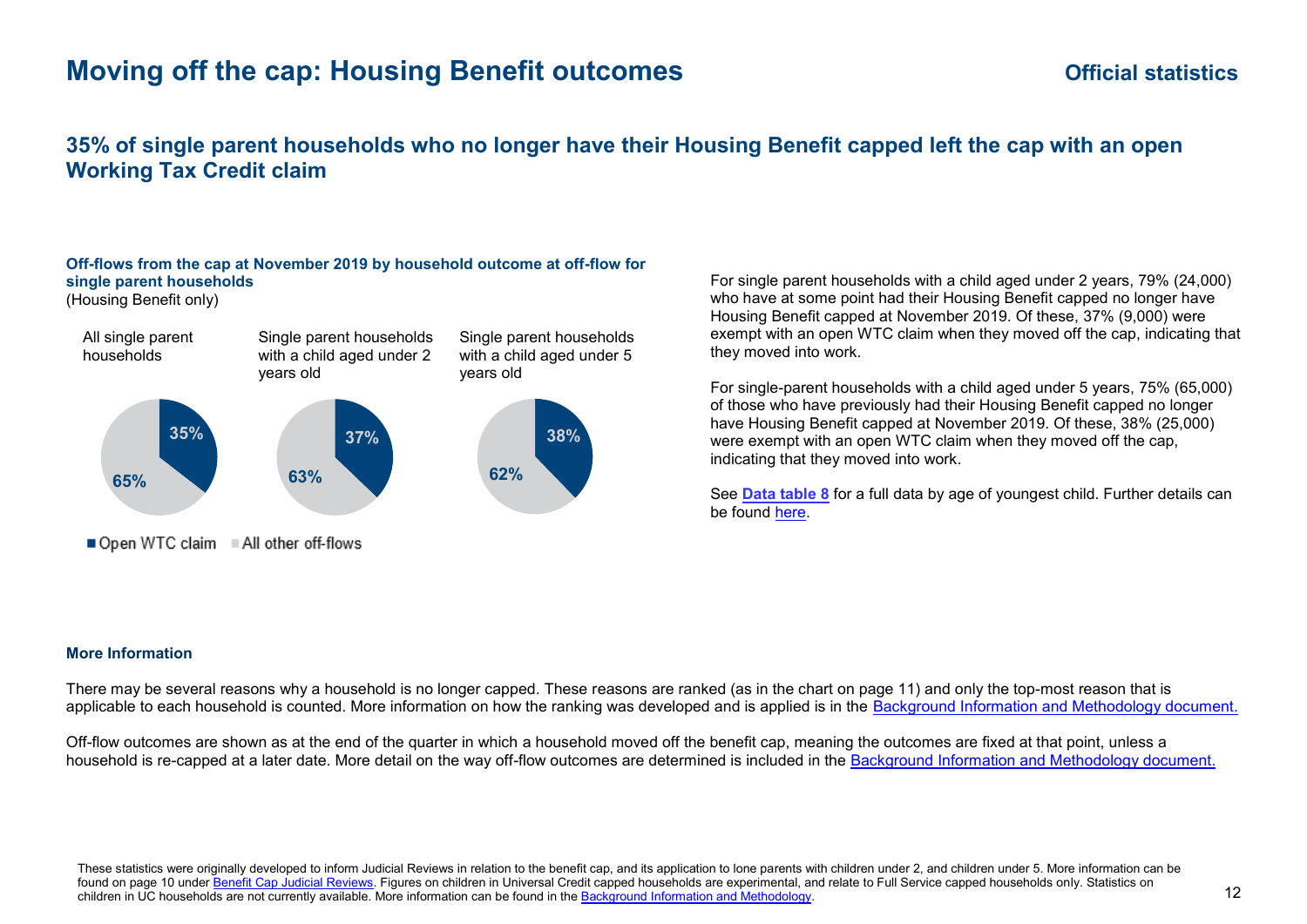# **Moving off the cap: Universal Credit outcomes Experimental statistics**

### **19% of all households that previously had their UC capped moved off the cap because of earnings**

#### **Off-flows from the cap at November 2019, by household outcome at off-flow** (Universal Credit only)



48% (37,000) of households that have ever had their Universal Credit capped are no longer capped at November 2019.

Of the 37,000 households that no longer had their Universal Credit capped at November 2019, 19% (7,200) became exempt as they were earning more than the threshold at which households become exempt from the benefit cap.

The earnings exemption threshold is subject to change each financial year. At the financial year 2019/20 the earnings exemption threshold is set at £569 per assessment period. Details of previous exemption threshold levels can be found in the [Background Information and Methodology document.](https://www.gov.uk/government/publications/benefit-cap-statistics-background-information-and-methodology)

See [Data table 16](https://www.gov.uk/government/statistics/benefit-cap-number-of-households-capped-to-november-2019) for full data broken down by Region.

#### **More Information**

Outcome statistics for households no longer capped under UC are still under development and are not comparable with statistics for outcomes of those who are no longer capped under HB. Comparable figures on outcomes related to moving into work are difficult because exemption from the Housing Benefit cap is linked to hours worked (a household becomes exempt from the cap if they claim Working Tax Credits) and for Universal Credit is linked to earnings (a household becomes exempt from the cap when their earnings exceed the earnings exemption threshold). For the year 2019/20 the earnings exemption threshold is set at £569 per assessment period. For these reasons, outcome figures are presented here for households no longer capped for HB and UC separately.

Off-flow outcomes are shown as at the end of the quarter in which a household moved off the benefit cap, meaning the outcomes are fixed at that point, unless a household is re-capped at a later date. More detail on the way off-flow outcomes are determined is included in the [Background Information and Methodology](https://www.gov.uk/government/publications/benefit-cap-statistics-background-information-and-methodology) document.

Figures for Universal Credit capped households relate to Universal Credit Full Service only. Due to data quality and reporting it is not possible to produce robust experimental statistics on the number of households that were capped under Universal Credit Live Service. The roll out of Full Service is complete, with all Live Service cases having now moved across to Full Service. Universal Credit Full Service has been available in every Jobcentre across the country since December 2018.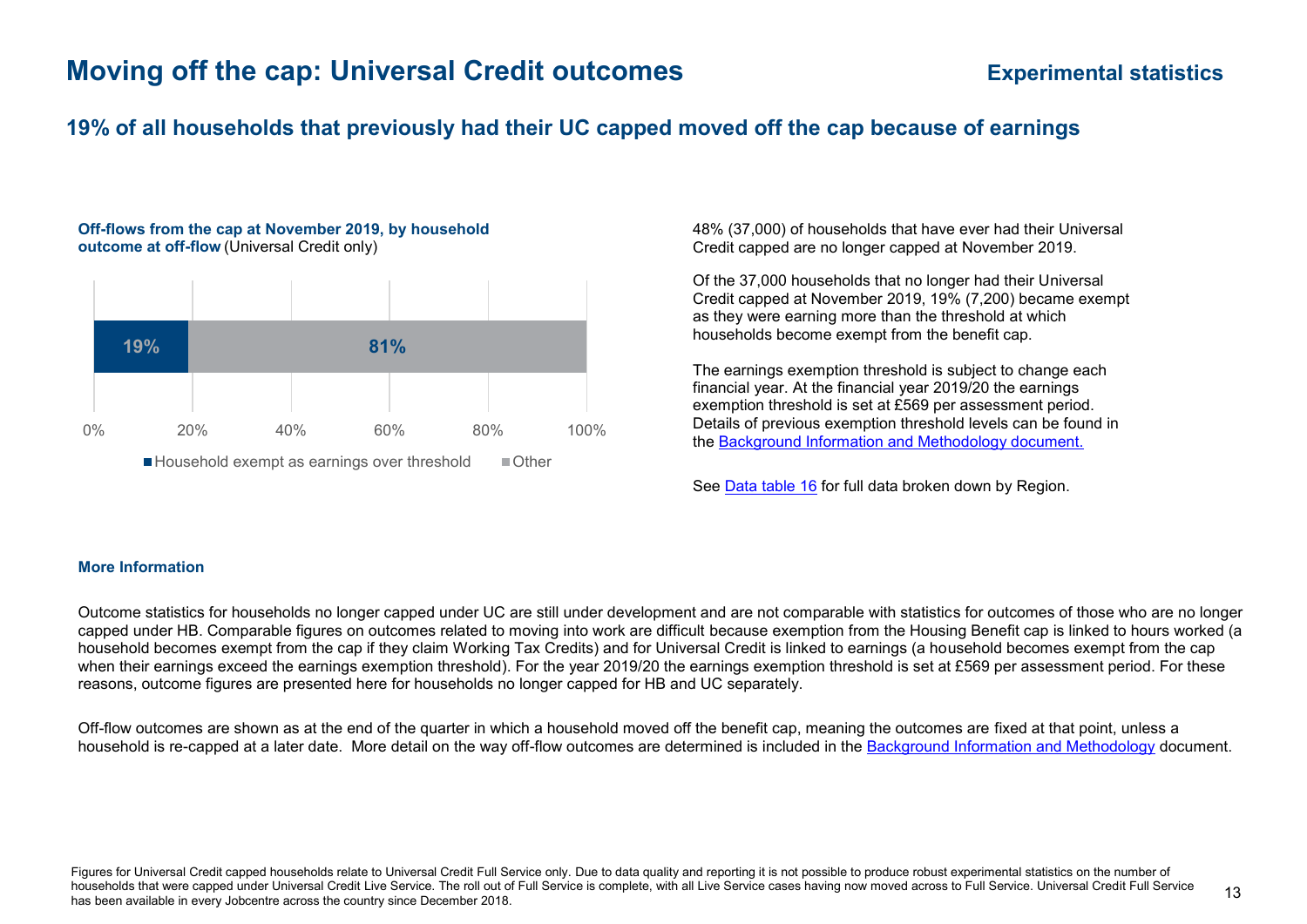# **About these statistics**

### **Experimental Statistics on households that had their Universal Credit capped**

This release contains experimental statistics on the number of households that have had their Universal Credit capped, alongside the quarterly Housing Benefit cap statistics. From August 2019 we publish additional information on households which have their Universal Credit capped, including the number of children in these households. We are also able to identify whether households who move from HB to UC then have their UC capped.

Universal Credit was introduced in 2013 and is now available for all new claims from single jobseekers wherever they are in Great Britain. The expansion of Universal Credit across the country was started in May 2016, and roll out was completed in 2018. The government currently plans that by the end of 2024, all existing legacy claimants will have moved on to Universal Credit. Since Universal Credit has been available in every Jobcentre since December 2018, the number of households who have their Universal Credit award capped has increased steadily and the number capped under Housing Benefit has declined. In October 2020 the Universal Credit capped caseload exceeded the Housing Benefit caseload for the first time.

Figures for Universal Credit capped households include Universal Credit Full Service only. Due to data quality and reporting it is not possible to produce robust experimental statistics on the number of households that were capped under Universal Credit Live Service. The roll out of Full Service was completed in December 2018, and it is now available in every Jobcentre across the country.

As set out in the [Universal Credit statistics consultation response,](https://www.gov.uk/government/publications/universal-credit-statistics-background-information/universal-credit-statistics-release-strategy) we are planning to develop further off-flow statistics from the Universal Credit cap for future publications.

#### **Data sources**

Data used to create the statistics comes from administrative databases. For these, accuracy is determined by how well the information is recorded and transmitted.

#### <span id="page-13-0"></span>**Housing Benefit Data**

The main source of data on households that had their Housing Benefit capped is the Single Housing Benefit Extract (SHBE). SHBE is a monthly electronic scan of claimant level data direct from Local Authority computer systems. SHBE includes a field that contains the weekly amount that the Housing Benefit of a household has been capped by. This marker is central to the production of the statistics on households that had their Housing Benefit capped.

**Please note, all tables are based on Local Authority information correct for the 2018/19 financial year, and not the new merged Local Authorities. This is because a fix to link geography information to Local Authorities created in the April 2019 merges, has not yet been finalised. For this publication, data from Suffolk Coastal, Waveney, Forest Heath, and St. Edmundsbury will appear as unknown Local Authority/Region.**

The number of children and age of the youngest child dependant in a household is calculated by merging data held on HMRC child benefit systems to Housing Benefit data on capped households. DWP benefits data is merged with Housing Benefit data on capped households to give information on the types of benefits claimed by capped households.

Data on those households who have ever had their Housing Benefit capped that are no longer capped is linked to Her Majesty's Revenue and Customs (HMRC) and DWP benefits data to determine why households are no longer capped.

#### <span id="page-13-1"></span>**Universal Credit Data**

Data on households that have had their Universal Credit capped is taken from the DWP Universal Credit Official Statistics database, which is compiled using data from systems within local offices and records of Universal Credit benefit payments made by the Department. This database includes a field that contains the amount of Universal Credit that a household has been capped by for an assessment period. This marker is used in the production of statistics on households that had their Universal Credit capped.

Data on households that had their Universal Credit capped is merged with the DWP Customer Information Service address file so that the number of capped households can be broken down by region and Local Authority.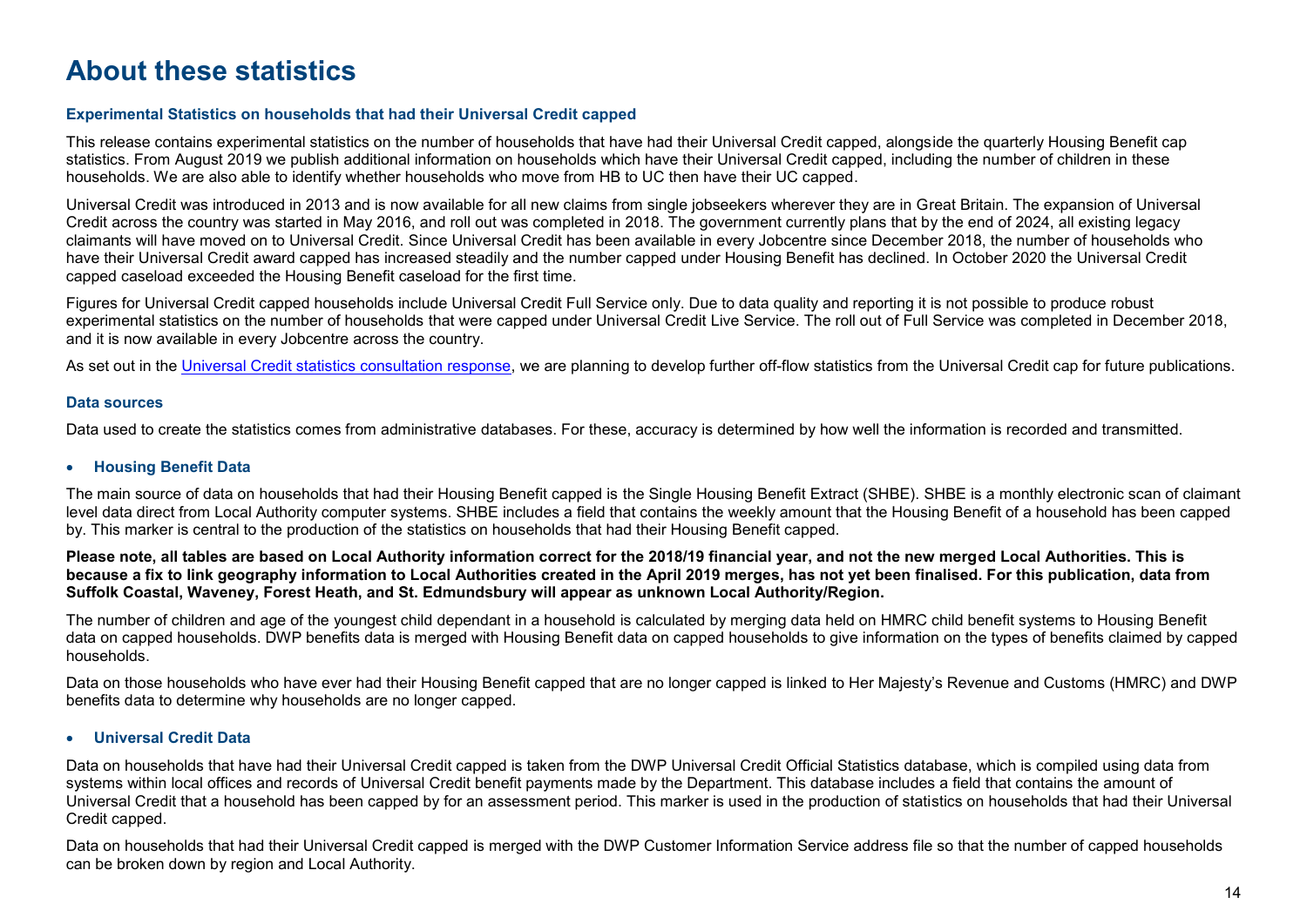Data on households that have had their Universal Credit capped is matched with the full DWP Universal Credit Official Statistics database to obtain information on earnings, which is used to determine which households moved off the cap under Universal Credit due to becoming exempt due to their earnings.

The number of children and age of the youngest child dependant in a household is calculated by merging data held on HMRC child benefit systems to data on Universal Credit capped households. This detail is available for capped households only, and not the Universal Credit caseload.

**Please note, all tables are based on Local Authority information correct for the 2018/19 financial year, and not the new merged Local Authorities. This is because a fix to link geography information to Local Authorities created in the April 2019 merges, has not yet been finalised. For this publication, data from Suffolk Coastal, Waveney, Forest Heath, St. Edmundsbury, Bournemouth, Poole, Christchurch, East Dorset, West Dorset, Purbeck, Weymouth and Portland, Taunton Deane and West Somerset will appear as unknown Local Authority/Region.**

#### **Data coverage and reporting month**

Local Authorities (LAs) extract and return their Housing Benefit data to DWP over a four week rolling period based on an extraction schedule for each LA. For example, the previous "February 2019" data shown last quarter was typically extracted between 28 January and 21 February 2019. Each LA may extract their data up to a week before the date it is scheduled to be returned to DWP. Consequently, the statistics do not directly relate to a particular date but rather show the position of capped cases over a monthly cycle.

To be counted as being on Universal Credit a household must have an assessment period spanning the 'count date' for a particular month. An assessment period is the period of a month for which a Universal Credit payment is made. The count date is the second Thursday of the month. Entitlement to Universal Credit must also have been calculated.

#### <span id="page-14-1"></span>**Definition of a household**

For the purposes of the benefit cap policy and hence this analysis, a household is defined as "one or two adults (living together as a couple) plus any dependent children they are living with." This may also be termed a 'benefit unit'. This differs from the Office for National Statistics (ONS) who define a household as one person alone; or a group of people (not necessarily related) living at the same address who share cooking facilities and share a living room or sitting room or dining area. A household by the ONS definition may contain multiple benefit units.

There are a small number of cases where an individual / household has more than one Housing Benefit claim, for these cases, only the most recent claim is reported on.

#### **Changes to the benefit cap amounts from 7 November 2016**

The cap amounts and the benefits that are affected by the cap changed from 7 November 2016.

The Summer Budget 2015 announced changes to the level of the benefit cap to £20,000 a year (£13,400 for single adults with no children) nationally or £23,000 a year (£15,410 for single adults with no children) in Greater London (the 32 London boroughs and the City of London).

The changes in cap levels were rolled-out across Local Authorities (LAs) from 7 November 2016 to 20 January 2017. From March 2017 data for all LAs reflects the lower cap levels.

### <span id="page-14-0"></span>**Benefit Cap Judicial Reviews**

DWP produced statistics on the number of households with children who have previously had their Housing Benefit capped but are no longer capped, and the number of these that have moved into work, with a full breakdown by age of youngest child to inform Judicial Reviews in relation to the benefit cap, initially heard in the High Court in May 2017. (The judgement was handed down on 15 May 2019, with the court finding in the Government's favour.) The ruling is available [here.](https://www.supremecourt.uk/cases/docs/uksc-2018-0061-judgment.pdf) These statistics, at November 2016 and February 2017, were included in the tables published in the May 2017 statistical release (see **[Data tables 8 and 9](https://www.gov.uk/government/statistics/benefit-cap-number-of-households-capped-to-may-2017)**). Updated figures, at February 2019, are included in the tables published as part of this statistical release, in **[Data table 8](https://www.gov.uk/government/statistics/benefit-cap-number-of-households-capped-to-november-2019)**. From August 2019 comparable data for UC capped households has been published for first time.